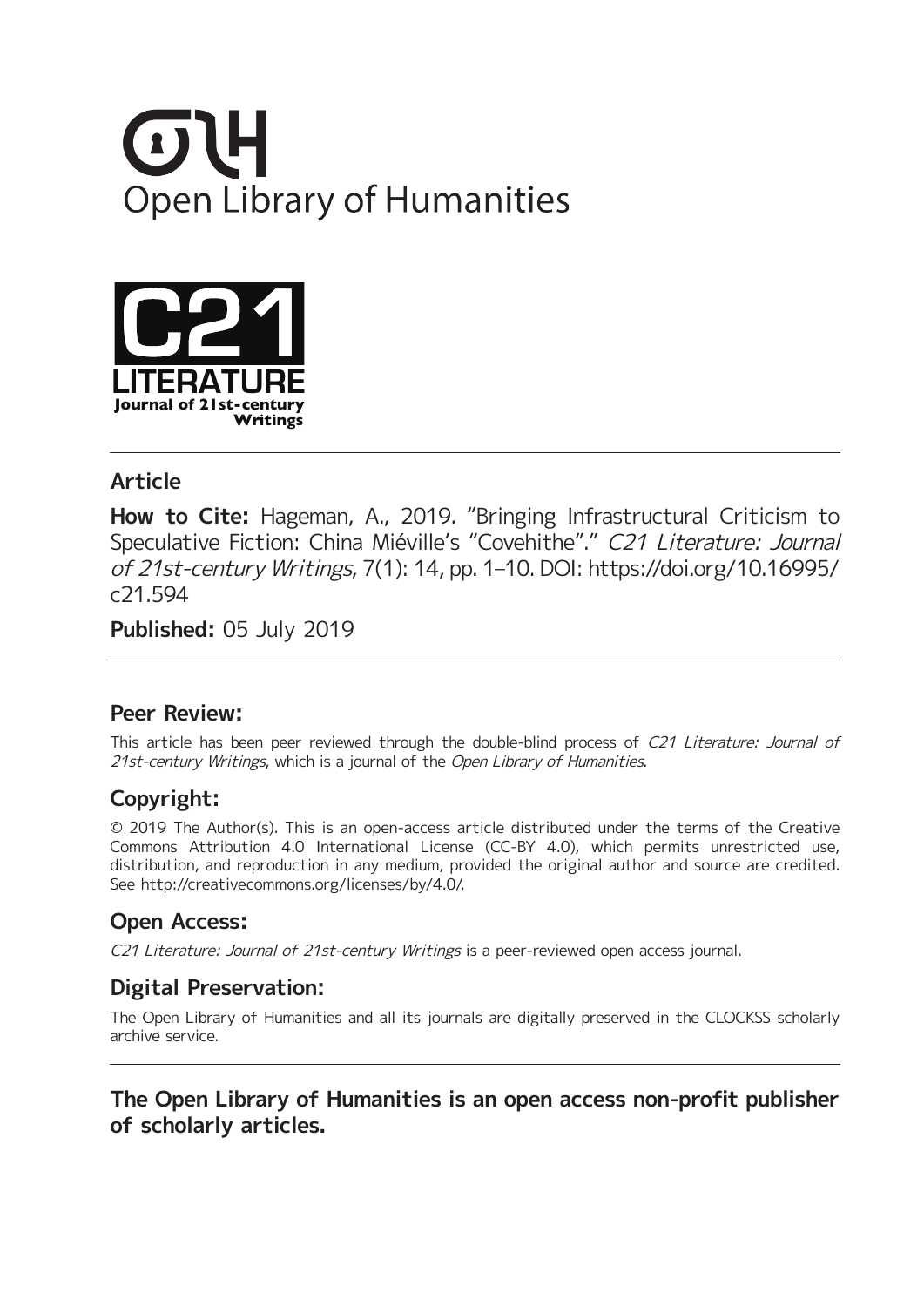

Hageman, A., 2019. "Bringing Infrastructural Criticism to Speculative Fiction: China Miéville's "Covehithe". C21 Literature: Journal of 21st-century Writings, 7(1): 14, pp. 1–10. DOI: <https://doi.org/10.16995/c21.594>

#### **ARTICLE**

# Bringing Infrastructural Criticism to Speculative Fiction: China Miéville's "Covehithe"

Andrew Hageman Luther College, Decorah, IA, US [hagean03@luther.edu](mailto:hagean03@luther.edu)

This article unites infrastructural criticism, speculative fiction, and ecocriticism. Bruce Robbins, Patricia Yeager, and other scholars have been building the field of infrastructural criticism over the past ten years, but this work has largely focused on infrastructure within realist fiction. Because speculative fiction often emphasizes infrastructural objects and systems as the techno-scientific developments that differentiate their imagined worlds from ours, these narratives offer highly productive cases for rigorous analysis of those parts of the world that enable water, petro-culture, electricity, and telco flows and connections. This article presents through sustained close reading an ecological and ideological critique of the infrastructures at work in China Miéville's short story "Covehithe" followed by consideration of how to develop this short story as a test case for a method of applying infrastructural criticism to other speculative fictions.

**Keywords:** Anthropocene; Infrastructural Criticism; Climate Fiction; Petro-Culture; China Miéville; Speculative Fiction (SF)

In the past ten years of contemporary literary criticism, significant innovations have been in operation across the field of Infrastructural Criticism. Scholars including Bruce Robbins (2007), Patricia Yeager (2007), and Michael Rubenstein (2010) among others have contributed to an emergent practice of attending rigorously to objects and systems of infrastructure in contemproary literature. In "The Smell of Infrastructure: Notes Toward an Archive," Robbins writes, "The smell of infrastructure is the smell of the public" (2007:26). This remark points to the largely shared objective among Infrastructural critics of reading objects and systems in order to underscore their role in how capitalism functions, is represented, and may be critiqued and/or changed. For Robbins, and for others, infrastructure embodies some of the contradictions at the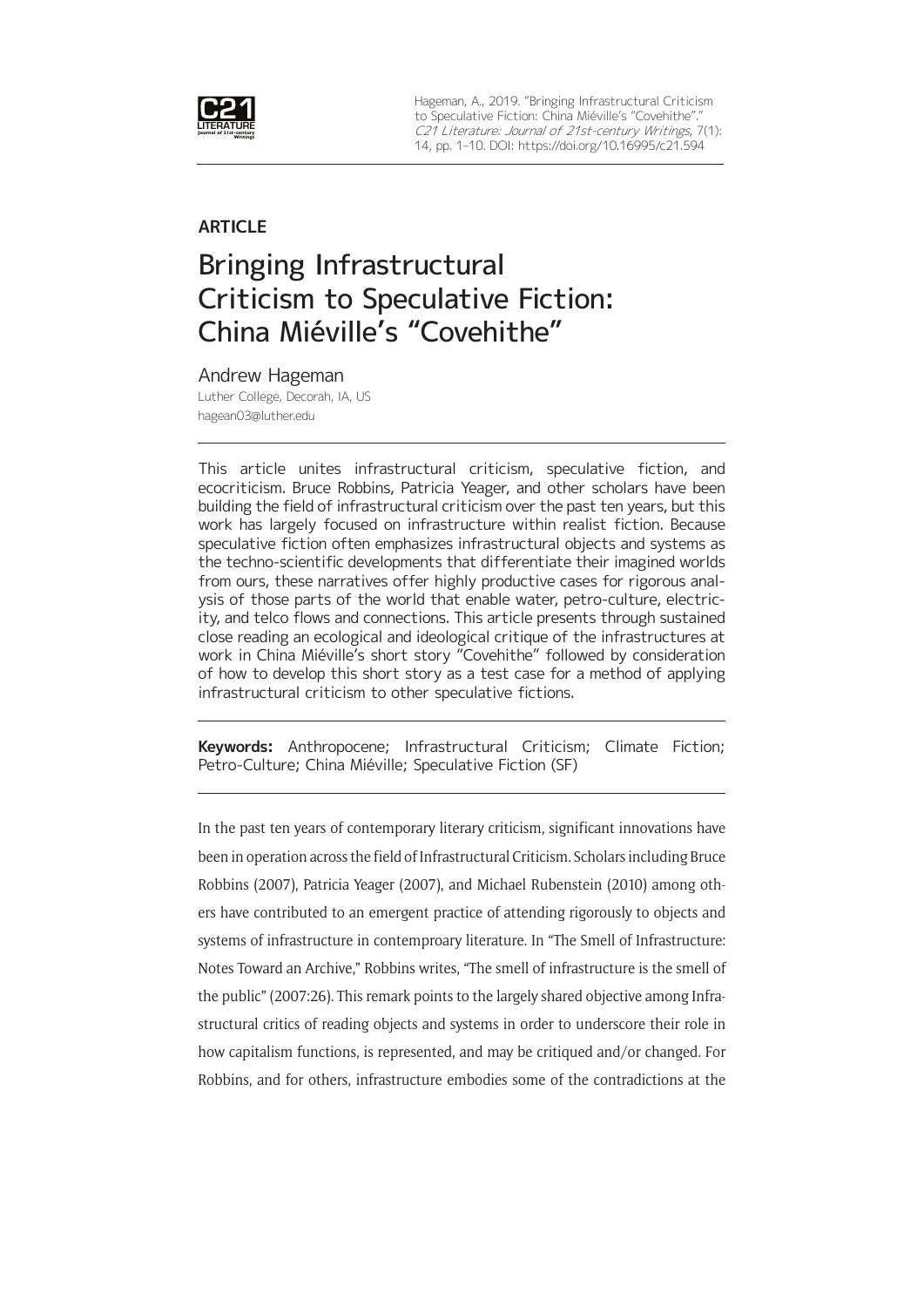very core of capitalist production: circulation, consumption, and waste processing. This infrastructural focus offers an increasingly focus since the ring roads and subway or trolley systems of a city are where ruling ideologies are made concrete. Values, both conscious and unconscious, are embodied, on display, and at work in telco networks and waterways. Yet it is all too easy, customary even, to overlook infrastructure when reading a place, inside a work of fiction or through experiential encounters.

To date, Infrastructural Criticism has largely, though not exclusively, been developed through the analysis of realist fiction. This tendency seems attributable to the areas of literature that the vanguard scholars of this new approach were already working in rather than as an intentional exclusion. The aim of this article is to extend this infrastructural reading approach to speculative fiction—science fiction, fantasy, the weird, and other genres that feature futuristic and/or non-realist narrative elements—a literary realm that foregrounds infrastructural objects and systems among the techno-scientific developments that differentiate imagined worlds from the eras of the writers who build them. Speculative fiction brings this layer that is core to the functioning of social and individual life into prominent and focused view. Just think of the attempts to render so-called "cyberspace" in William Gibson's *Neuromancer* (1984) and its progeny, the space elevators in Kim Stanley Robinson's Mars trilogy (1992–1996), and the highways and oil pipelines of Lagos in Nnedi Okorafor's *Lagoon* (2014) to name but a few examples. These examples should help make it clear that a critical approach that focuses intently on objects and systems of infrastructure promises to deliver robust analytical insights when it is brought to bear on works in a genre that brings precisely those objects and systems to the forefront of their narratives. What's more, the Infrastructural Criticism already in print frequently connects with ecological, class, postcolonial, and other forms of critique, and the extension into speculative fiction promises to deepen and enrich these connections. The miniscule sample of speculative novels listed in this paragraph, alone, exemplify the intersections of political economy, ecological challenges and opportunities, and colonial histories that are encoded in technoscientific infrastructures and are primed for sophisticated analysis.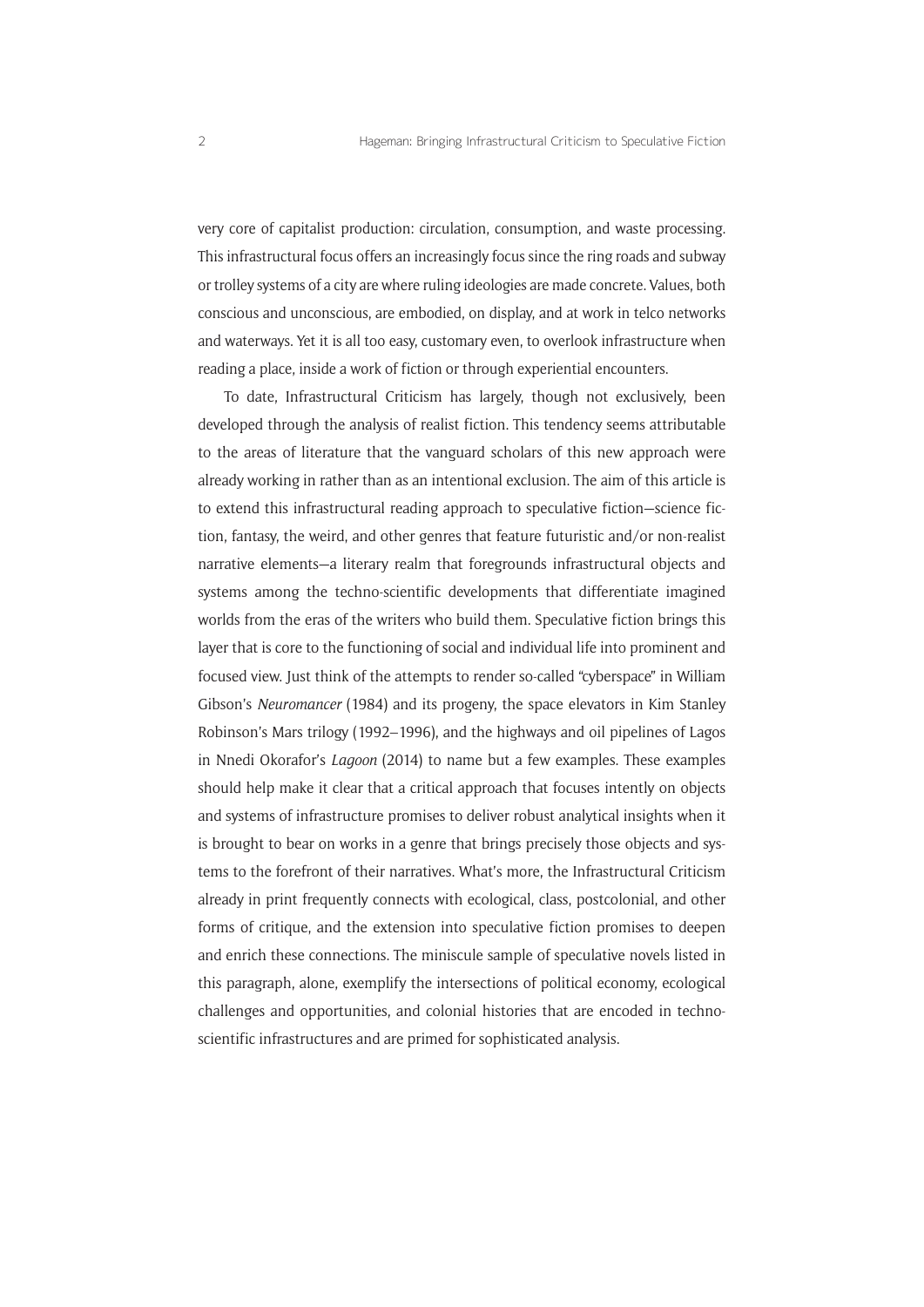To advance the application of Infrastructural Criticism to speculative fiction towards this essay's literary object of inquiry, consider the following juxtaposition of two brief quotations. The first is a question: "What is it like to be stuck, night and day, dreaming of infrastructure?" (Yeager 2007: 15). Patricia Yeager posed this question in her "Introduction: Dreaming of Infrastructure" contribution to a Cities-focused issue of *PMLA* to encourage critical readers to note that large numbers of humans who live in poverty suffer gravely at the level of infrastructure in terms of their access to running water, electricity, urban transit, internet access, and so on. Yeager's broader aim is to encourage scholars and readers to examine infrastructure as a focal point beyond the more conventional emphases on character and emplotment through which to analyze narratives. The second quote comes from China Miéville's "Introduction" to his incandescent account of the Russian Revolution called *October*: "The year 1917 was an epic, a concatenation of adventures, hopes, betrayals, unlikely coincidences, war and intrigue; of bravery and cowardice and foolishness, farce, derring-do, tragedy; of epochal ambitions and change, of glaring lights, steel, shadows; of tracks and trains" (2017: 2). While Miéville represents 1917 as having all the elements of a thrilling narrative, he bookends his list describing the year with "epic" and "of tracks and trains," granting prominence, perhaps equivalence, to the scale of the ideals, victories and reversals in play across this time, and the objects and systems of infrastructure that facilitated or thwarted these ambitions and actions. This article argues that that the connection of politics and aesthetics through infrastructure is a signature of Miéville's writing, and offers a useful means of using Infrastructural Criticism to read speculative fiction.

To enter a work of fiction by Miéville is to enter a world that is equally engrossing and unsettling. The settings of his texts often feel extremely close to our shared reality, yet there are always odd beings and objects and systems that distinguish Miéville's worlds as weird. Between the elements of his fiction that are familiar and those that are strange, the reader's mind toggles uncertainly. This experience attunes us to the notion that diverse worlds can coexist while also going unnoticed by each other. Sometimes these worlds also systematically ignore or exclude others because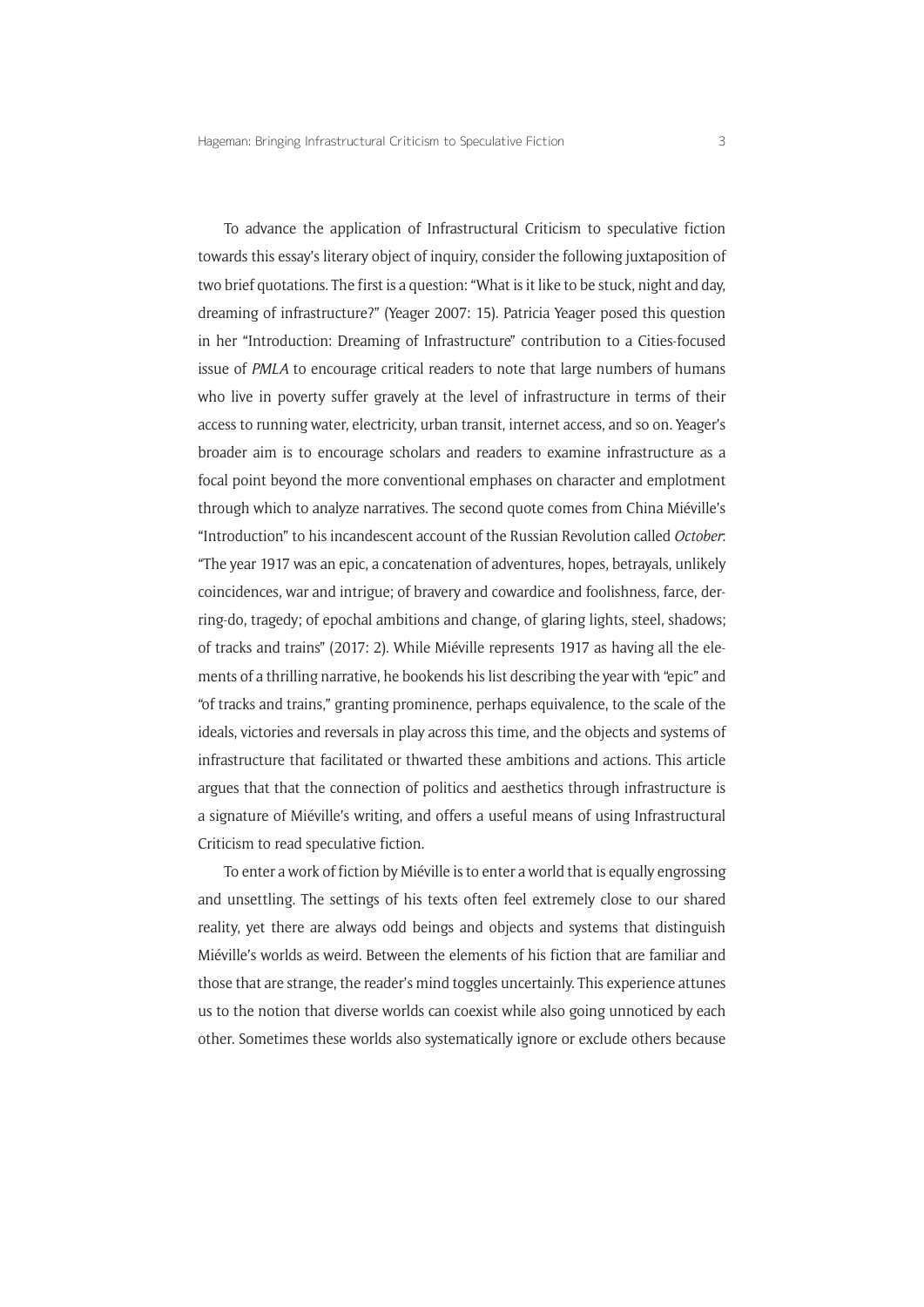ideological momentum prevents them from being perceived, or sometimes worlds are hidden until events forces them to collide. Among the speculative objects and systems that create these effects in the writings of Miéville, infrastructure looms large. The myriad and mysterious railway systems of *Railsea*, the municipal transit stations that are pivotal places in *Perdido Street Station* and *The City and The City*, the dimension-spanning bridge in *UnLunDun*, and the oil rigs in "Covehithe" all offer insights into the role of infrastructure across his canon to date.

The short story "Covehithe" from Miéville's 2015 collection *Three Moments of an Explosion: Stories* contains infrastructural speculation that creates a powerful contribution to the contemporary aesthetics of global climate change and the Anthropocene. The story features a father and daughter who are on the English coast in Suffolk hoping to spot an occurrence of an recent global phenomenon of defunct or destroyed oil rigs coming to life, emerging from the sea beds, and then laying eggs on shore to hatch baby rigs that wander around drilling at will. The father previously work for a military unit that was subcontracted to stop the returned rigs from returning to shore, and he recalls his previous work while ruminating on the meaning of these new specters of petroleum infrastructure. The story ends with the pair witnessing a massive rig called P-36 Petrobras making landfall.

It is immediately apparent that "Covehithe" engages the complicated dynamics of climate change though via a distinctly weird approach. As scholars like Timothy Morton (2013), E. Ann Kaplan (2015), and Adam Trexler (2015) have suggested, it is not easy to grasp or represent climate change as a massive and inevitable disaster that has been set into motion; in reality, we are only able to perceive the edges of that shadow looming over us. While one narrative approach to climate change SF is to project forward into post-disaster life, or the absence of future human life, "Covehithe" captures our contemporary experience of life suspended between two deaths. To do this, Miéville encodes infrastructure as an index of human extractivism, focusing on human political economic systems built upon and sustained by extraction of elements such as petroleum for circulation and consumption in the global capitalist market. Human readers are hyper-aware that as a species we have been extracting and burning coal and oil and gas—the infrastructures of harvesting,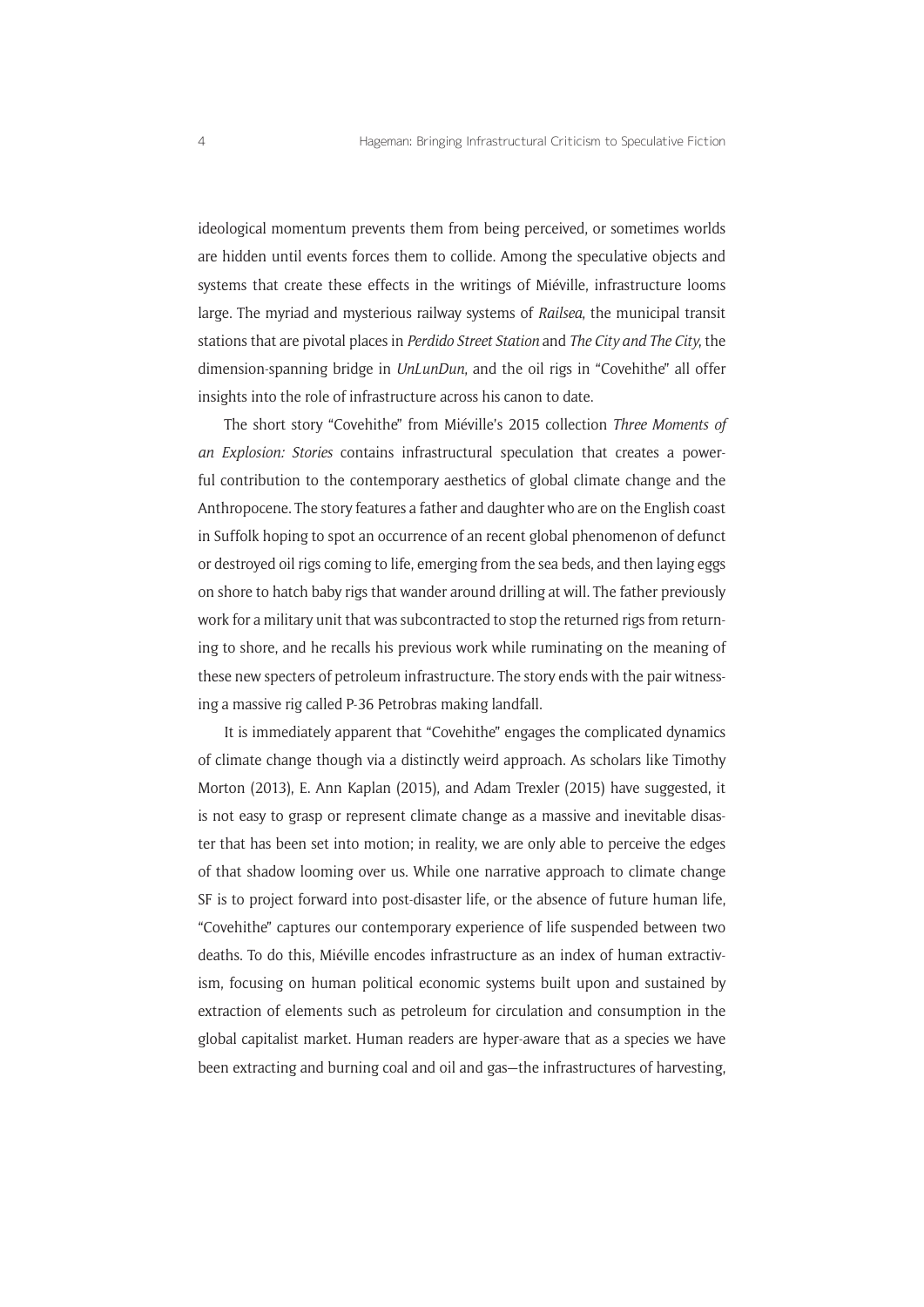circulating, and consuming these are everywhere—yet it is easy to persuade ourselves that the ecological debt for this can be postponed, maybe even forgiven. In "Covehithe", it is impossible to ignore the fact that through a series of weird oil rigs this debt has suddently beome due or, more likely, toxically overdue. As such, the short story offers an aesthetic encounter that engenders a powerful, if painful, ecological consciousness that positions so-called externalities as anything but external.

As "Covehithe" begins, the author outlines a multi-sensory account of its setting:

This close to the waves the land felt, as the girl said, misbehavicious. A good word to make her feel better. In the leafless trees of this region were cold, random, and silent flares of light. Touch the soil, as Dughan did, and as his daughter did too at the sight of him, and it felt greasy, heavy, as if someone had poured cream onto loam […] They continued on the road past a sign forbidding exactly this last short walk, on tarmac so old it was becoming landscape. Perspective was peculiar. The smell should have been sappy and muddy and of the sea. (2015: 301)

The experience of embodied presence in this place is encountered through vision, touch, and smell, each of which report sensations of strangeness. Facilitating this journey is a swathe of petroleum that has been extracted, refined, poured, and smoothed over the land as tarmac. This tarmac infrastructure, which likely originated with an oil rig, is itself disintegrating due to a lack of infrastructural maintenance, particularly in the face of the coastal erosion for which the actually-existing Suffolk County hamlet of Covehithe is already an infamous example of sea-level rise coast erosion to come. In this liminal space where petroleum infrastructure is falling into ruin, Miéville inserts the free-floating sentence "Perspective was peculiar." It's as if we can already see the infrastructure of today from the future when it will be artifactual ruins. But Miéville isn't exactly making an Ozymandian gesture at the feebleness of human ambitions and work. Instead, the all-too-lively oil rigs gesture at an immediate need for human beings to invent and deploy alternative energy infrastructures since our petro-culture legacy is already haunting us and the rest of the planet.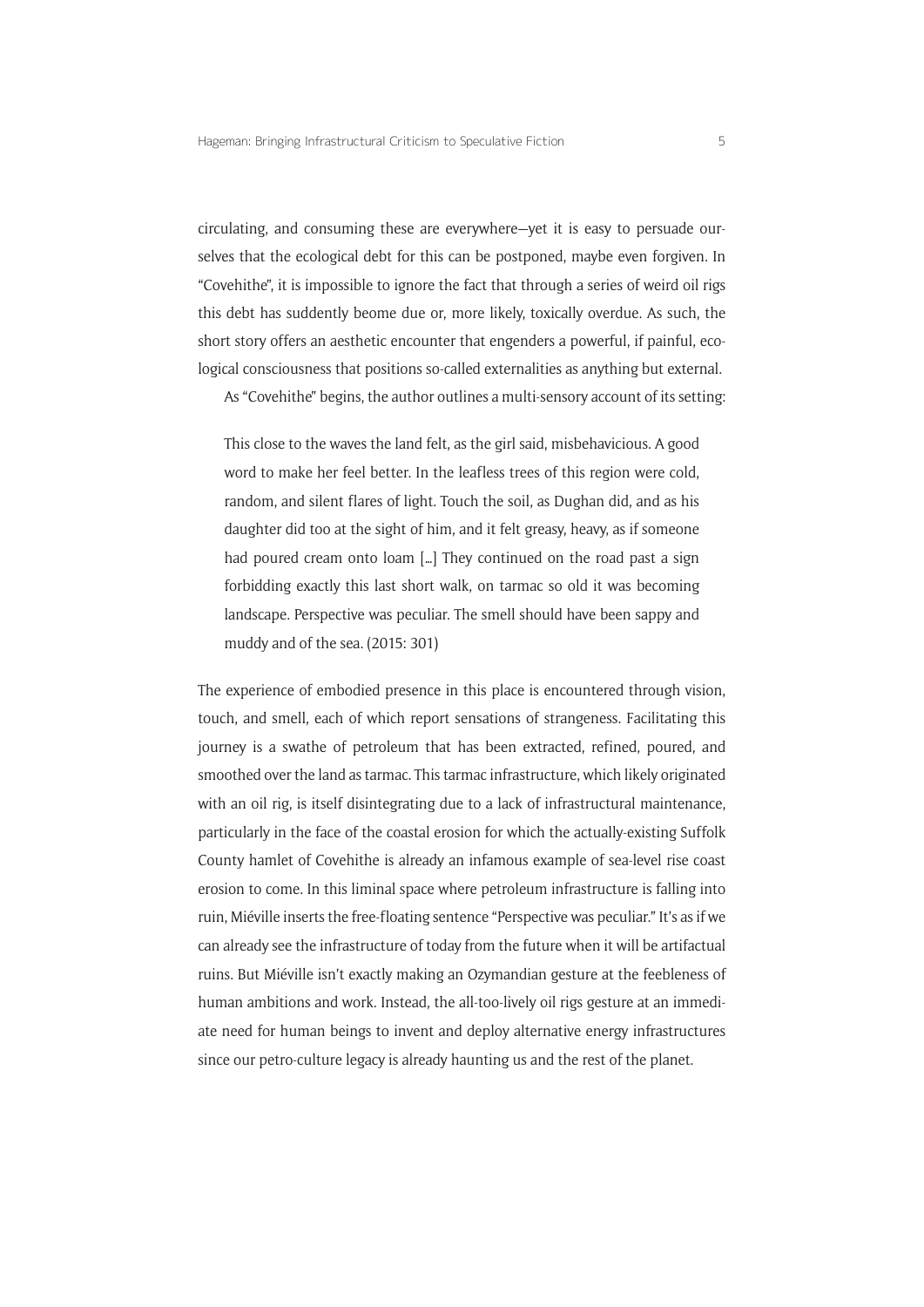Eventually the rig does appear, emerging from its ocean-bed peregrinations, and the initial description places this weird being into conversation with the lineage of speculative fiction:

No downcast beams to light up what was coming, breaking water, way off the coast. It was only moonlit. A tower. A steeple of girders. Streaming, and rising. The girl stood. The metal was twisted. Off-true and angular like a skewwhiff crane, resisting collapse. It did not come steadily but lurched, hauling up and landward in huge jerks […] The towerwork was on a platform. In the glow of the thing's own flame they saw edificial flanks, the concrete and rust of them, the iron of the pylon barnacled, shaggy with benthic growth now lank gelatinous bunting. (2015: 302–303)

Readers of SF will recognize in this scene echoes of the Martian fighting-machines of H. G. Wells's *The War of the Worlds* (1898). Just as Wells's speculative fiction was an inverted colonization narrative that brought to light England's extractivism of land, resources, and aboriginal labor in Tasmania, so "Covehithe" presents an inverted invasion that places a contemporary human extractivist relationship with petroleum in a disturbing allegorical light. In this reading, the rigs embody the history of petroleum cultures and markets, as their jerky movements and struggles to avoid collapse come to reflect the long history of economic and ecological booms and busts that have been integral to a world built on fossil fuels. Centuries of industrialization and globalization are condensed in the rigs as objects of infrastructural and ideological centrality. As towers or steeples that emanate light, the rigs also resemble ancient church ruins, and in the actually-existing Covehithe St. Andrew's Church stands as an example. As such, the oil rigs can be read as signs both of the ruling order of life and the fabric of society and in the world of Miéville they have come to surpass our ability to use and control them.

Following this account of the Petrobras, the short story pivots back to the father's past, as an advisor and combatant against the first rigs to emerge from the seas: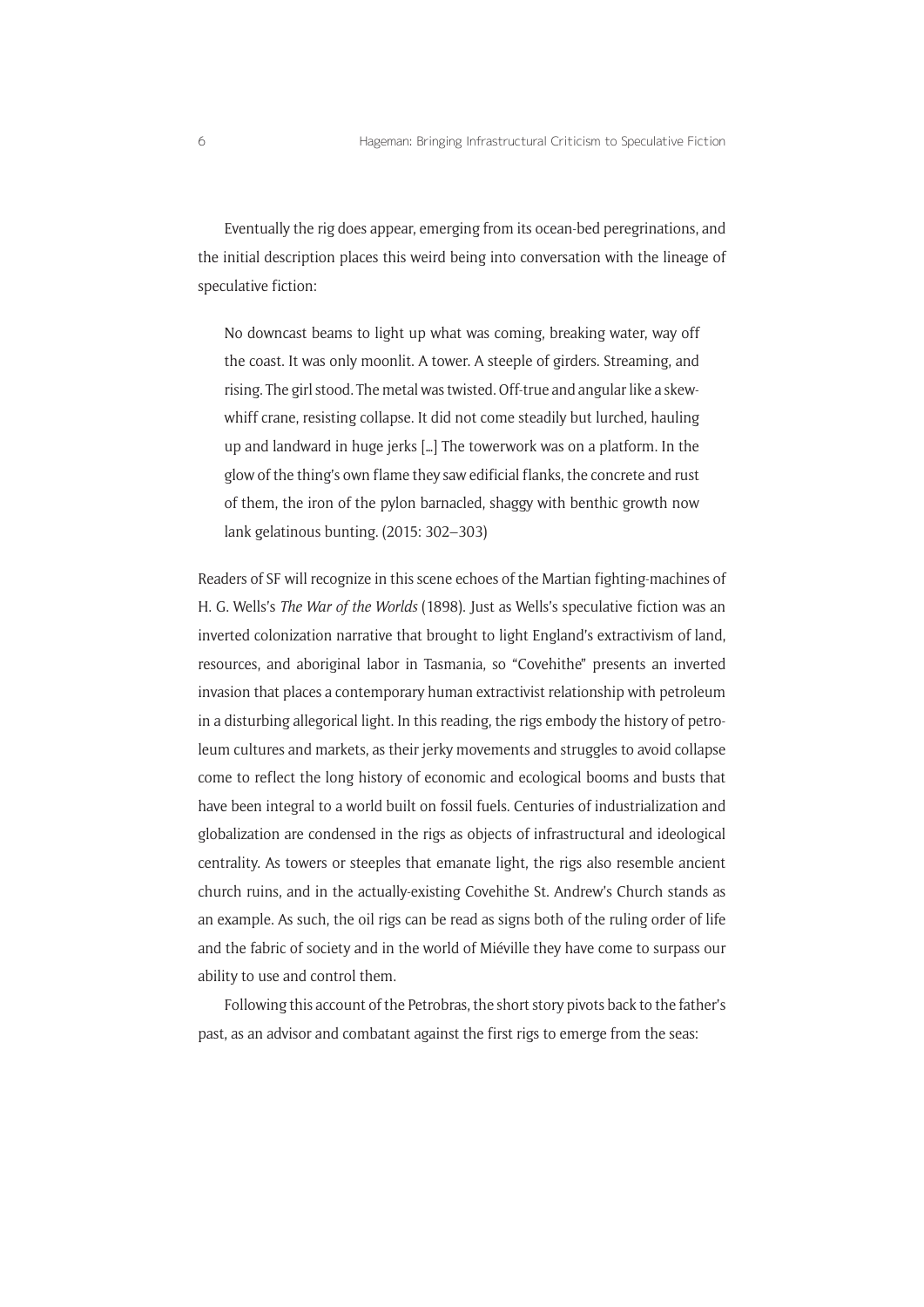National governments subcontracted strategy to the UN Platform Event Repulsion Unit: scientists, engineers, theologians and exorcists, soldiers, veterans like Dughan of those first encounters. He learned new motions, the vastly swaying skittishness and violence of the revenant rigs. His UNPERU colleagues strove to decode this hydrocarbon Ragnarok. Twice, Dughan even boarded pitching, stinking decks to transmit to them close-up footage, from which they learned nothing. They tried to figure out what economies of sacrifice were being invoked, for what this was punishment. (2015: 305)

Via an explicit association between the revenant rigs and Ragnarok, the author highlights a cultural allusion to Norse mythology as documented in Snorri Sturlusun's thirteenth-century *Prose Edda* that casts a major transition to the order of oil as made visible through infrastructure. Ragnarok, with its vision of the world sinking in water, is an appropriate source of mythic inspiration for a speculative fiction about climate change, and there are reflections in Miéville's tale of the final crossing and subsequent destruction of the bridge Bifrost—one of the Aesir's major infrastructural works. Like the short story, Ragnarok is also an apocalypse that is foretold. Like fossil-fuel driven climate change, it is a foregone conclusion recorded in inherited narratives that the contemporary world faces a paradigm shift. Yet in Miéville's fictional world, governments and the UN are baffled by the rigs, and choose to tackle their threat with a combination of religion, science, and military force, as a way of (ultimately unsucceasfully) discovering what historical actions are responsible for the return of the rigs in the present. The rigs underscore how the people in this story, and many readers living outside the story, practice a committed disavowal of fossil-fueled climate change. While such ecological consciousness can be elusive in reality, a story like Miéville's provides a speculative encounter with petroleum energy infrastructure that through its weird estrangement that forces us to confront a vision of the future we might prefer to ignore.

The story then returns to the present, as a security officer apprehends Dughan and his daughter and recommends that for their safety they leave the area. As they leave, and the story ends with a final glimpse back: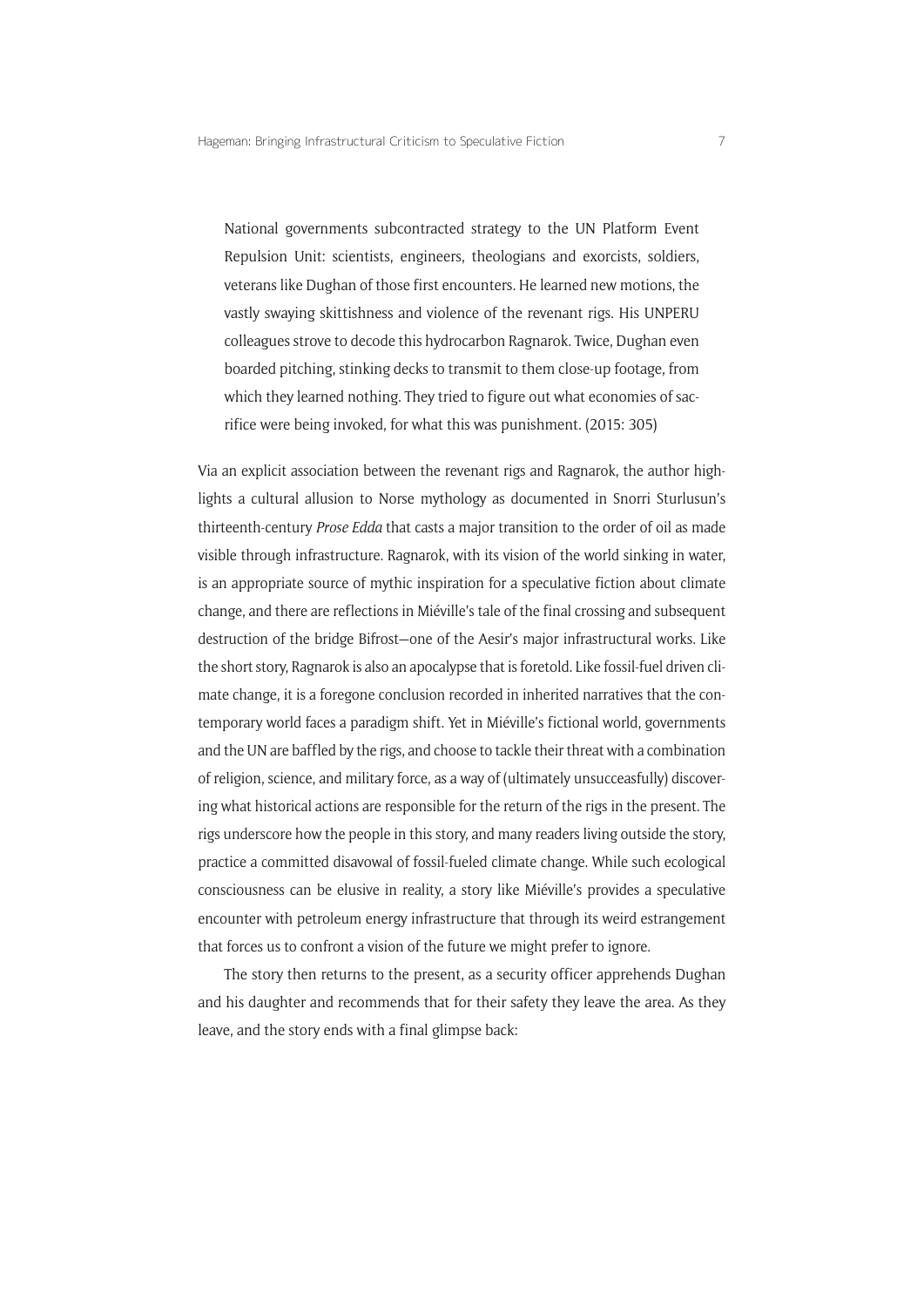Dughan turned and took in the length of Covehithe beach. They were out of sight, but he looked in the direction of the graveyard, and of St. Andrew's stubby hall where services continued within the medieval carapace, remains of a grander church fallen apart to time and the civil war and to economics, fallen ultimately with permission. (2015: 311)

Like the oil rigs, the church in this closing visual is a zoomorphized infrastructural object by the descriptor "carapace." The new church built within the ruins of its predecessor seems to point to the stubborn inertia of ideology and the infrastructures that perpetuate it. Just as the spectral rigs point to the capacity for fossil fuel ideology to resist giving up the ghost, the passage implies that what ideological and infrastructural inertia override as well as repress are "time, civil war, and economics." Extrapolating directly from this list of three terms, the story clearly implies that history, dissent, and class antagonism are bundled up with petroleum culture. This final image leaves readers with a clear call to action, to engage with the history of antagonisms embedded in petro-culture in order to confront and ameliorate the ecological crises human beings have initiated.

To underscore the revolutionary ingenuity of infrastructure in Miéville's "Covehithe" as well as the promise of bringing Infrastructural Criticism to speculative fiction, consider how this short story contrasts with Peter Berg's realist oil-rig centered film *Deepwater Horizon* (2016). That film, inspired by the destruction of the oil rig Deepwater Horizon and massive oil spill that ensued, offers a number of visual sequences of destruction, yet the story emphasizes the individual resilience and moral/spiritual compass of the good people involved in opposition to the greed of the bad. Notably, though unsurprisingly, absent from the film is substantial critique of the petroleum culture of which this infrastructural disaster is just one instance. As such, the film enables spectators to continue dreaming of oil, so long as greed is eradicated or at least ameliorated. By contrast, "Covehithe" ends with a call to linger and explore and struggle with the very fabric of the fantasies that allow the dream of oil to remain alive even when people recognize that this dream is already an Anthropocene nightmare that is set to keep growing more vivid and intense.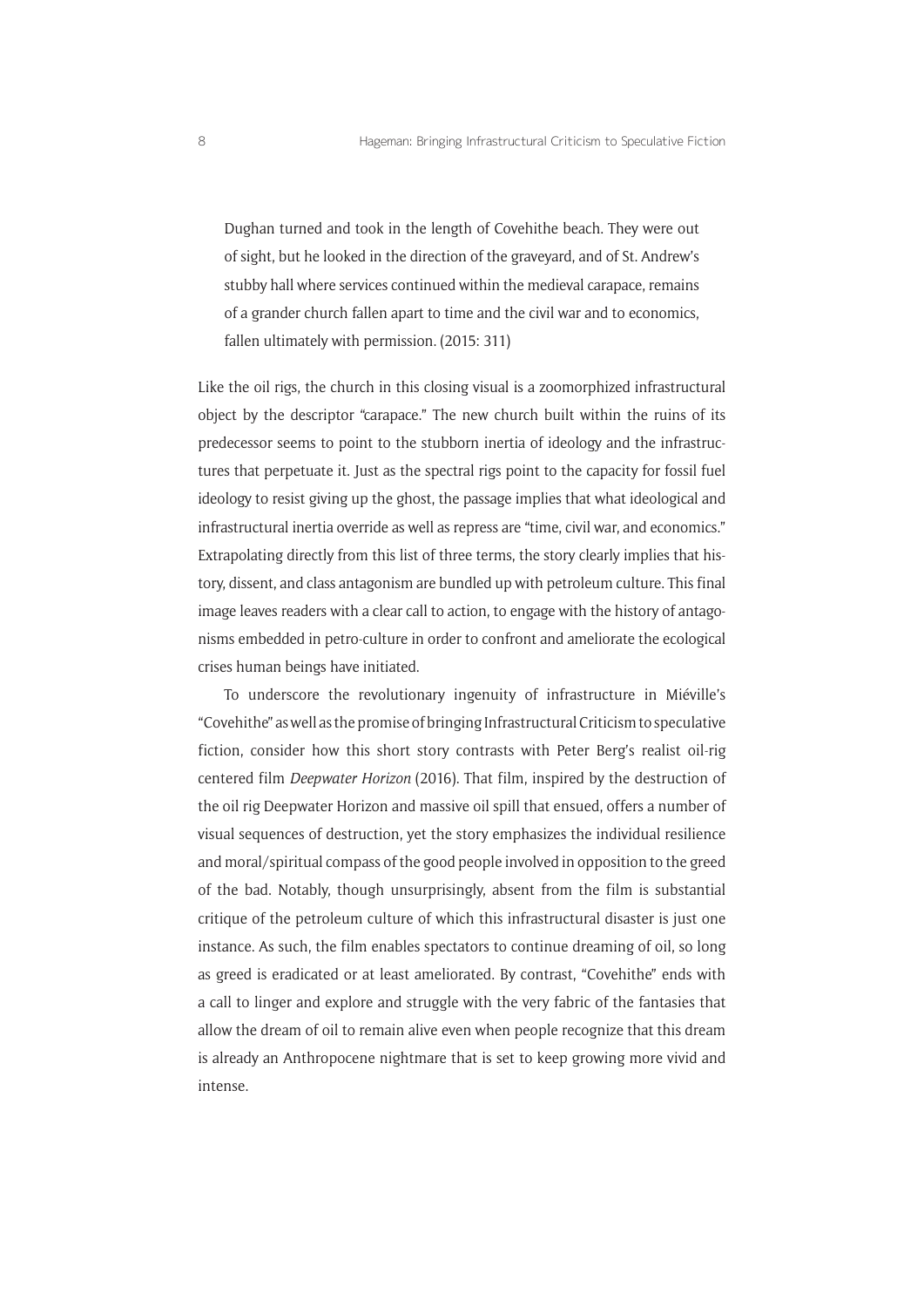To conclude, the aim of this essay is to demonstrate the robust potential for performing infrastructural analysis on works of speculative fiction. The particular case of Miéville's "Covehithe" points a way forward for critics working on speculative fiction with an eye towards ecology and climate. Such ecocritical work could advance by bringing this infrastructural method to a vast body of texts that similarly feature extractive infrastructures, from the underwater pipelines in Okorafor's *Lagoon* and the post-petroleum infrastructural ruins in Gerald Vizenor's *Bearheart: The Heirship Chronicles* to asteroid mining in James S. A. Corey's *The Expanse*. Or, to conduct ecologically-oriented infrastructural analysis on speculative fiction beyond extraction, critics could focus on waste management infrastructures such as those in the Strugatsky Brothers' novel *The Doomed City* and the Hugo Award winning novelette "Folding Beijing" by Hao Jingfang, not to mention the clandestinely powerful rubbish dumps of New Crobuzon in Miéville's *Perdido Street Station*. The infrastructural objects and systems in these and other speculative fictions are poised to make ideologies, contradictions, devastations, and opportunities comprehensible as well as imaginable in startling ways when critics attend to them as conduits to alternative futures.

#### **Competing Interests**

The author declares that they have no competing interests.

#### **References**

- Berg, P. et. al., 2016. *Deepwater Horizon*. Directed by Peter Berg. Beverly Hills: Participant Media. DVD.
- Corey, J.S.A., 2011. *Leviathan Wakes*. New York: Orbit. Print.
- Gibson, W., 1984. *Neuromancer*. New York: Ace. Print.
- Hao, J., 2015. "Folding Beijing." Translated by Ken Liu. *Uncanny Magazine* (2). [https://uncannymagazine.com/article/folding-beijing-2/.](https://uncannymagazine.com/article/folding-beijing-2/)
- Kaplan, E.A., 2015. *Climate Trauma: Foreseeing the Future in Dystopian Film and Fiction*. New Brunswick: Rutgers University Press. Print.
- Miéville, C., 2001. *Perdido Street Station*. New York: Del Rey. Print.
- Miéville, C., 2015. "Covehithe." *Three Moments of an Explosion: Stories*. New York: Del Rey. 299–311. Print.